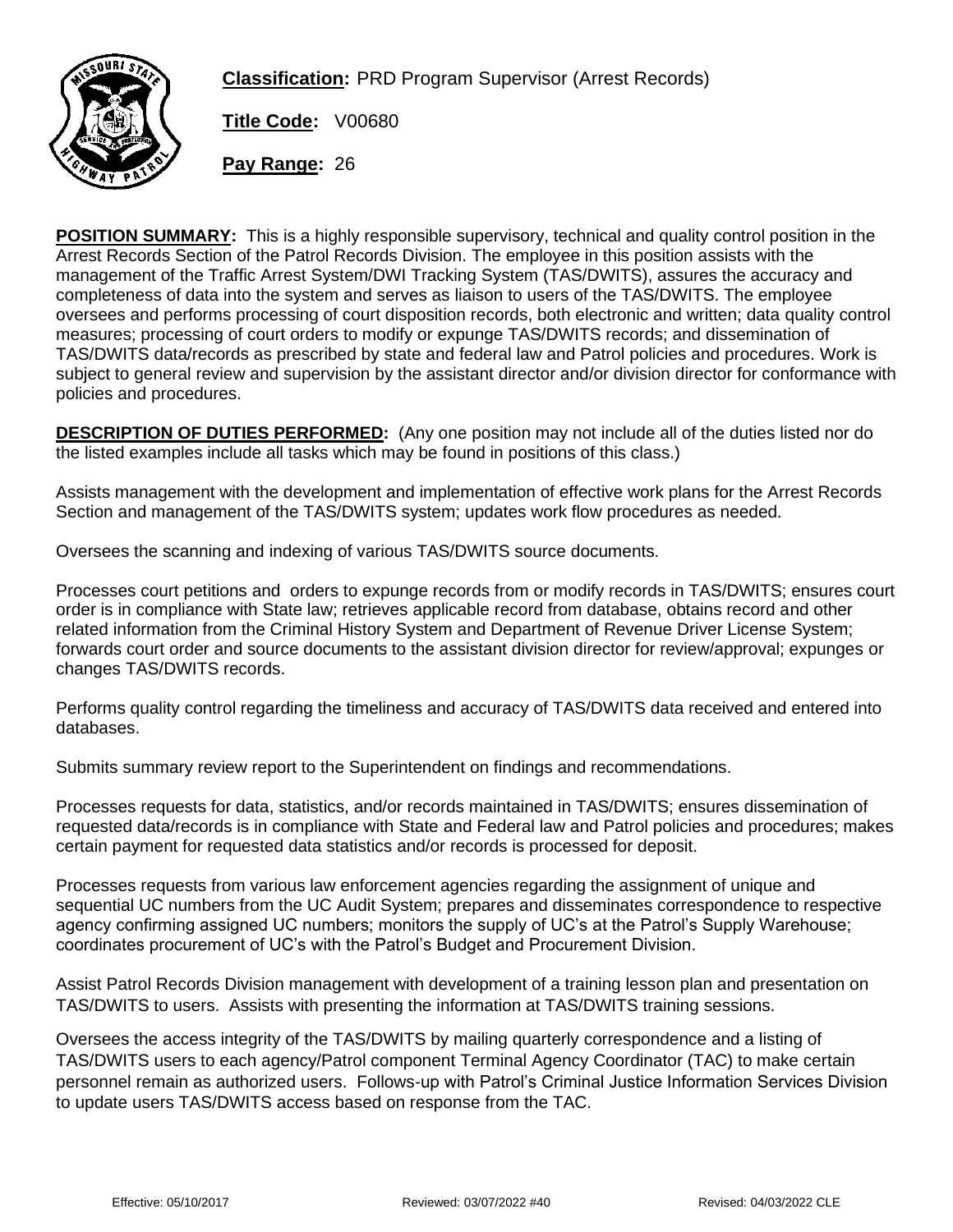## **Classification:** PRD Program Supervisor (Arrest Records) **Page 2** Page 2

Tests changes and enhancements to TAS/DWITS before being placed into production. Works closely with the Patrol's Criminal Justice Information Services Division to correct any problem issues or malfunctions with TAS/DWITS and makes certain the Patrol's Automated Field Reporting System and TAS/DWITS are in sync.

Reports and troubleshoots problems with the Patrol Records Division's document imaging scanners.

Opens and processes mail addressed to the Arrest Records Section; sorts, records and disseminates to section or division personnel, other Patrol components, and/or government entities.

Assists Patrol personnel and statewide criminal justice agencies with questions, problems, and issues concerning TAS/DWIS and serves as a Patrol liaison to criminal justice and state agencies submitting data to TAS/DWITS.

Serves as an assistant Custodian of Records in absence of the director and assistant director by appearing in court when subpoenaed, processing requests for records, certifying traffic records as official copies of records kept as part of normal MSHP business, and controlling access to closed records.

Prepares written reports and maintains records of personnel and activities in the Arrest Records Section.

Attends internal and external meetings regarding TAS/DWITS as assigned.

Performs other related work as assigned.

**REQUIRED KNOWLEDGE, SKILLS, AND ABILITIES:** Thorough knowledge of the State of Missouri Sunshine Law, Federal Laws, and Patrol policies and procedures relating to the reporting and dissemination of arrest records.

Thorough knowledge of TAS/DWITS-related codes, flow of reports/data to the TAS/DWITS, TAS/DWITS encoding requirements and quality control measures, scanning and indexing source documents into the Content Manager System, and TAS/DWITS validation rules.

Thorough knowledge of the Patrol reporting requirements of the Uniform Citation and Office of State Courts Administrator reporting requirements of the Record of Conviction form.

Thorough knowledge of the job duties of personnel assigned to the Arrest Records Section.

Working knowledge of arrest and court disposition statistical information used in Patrol publications and special reports.

Working knowledge of the Missouri Uniform Law Enforcement System (MULES).

Working knowledge of systems utilized to complete assignments.

Working knowledge of the Department of Revenue vehicle and driver record systems, Office of State Courts Administrator CaseNet System, and Patrol's Criminal History System.

Knowledge of effective practices and principles of supervision.

Knowledge of modern office procedures and practices.

Knowledge of various forms of computer software (Excel, Outlook, Lotus, Word, etc.).

Knowledge of business English, spelling, and arithmetic.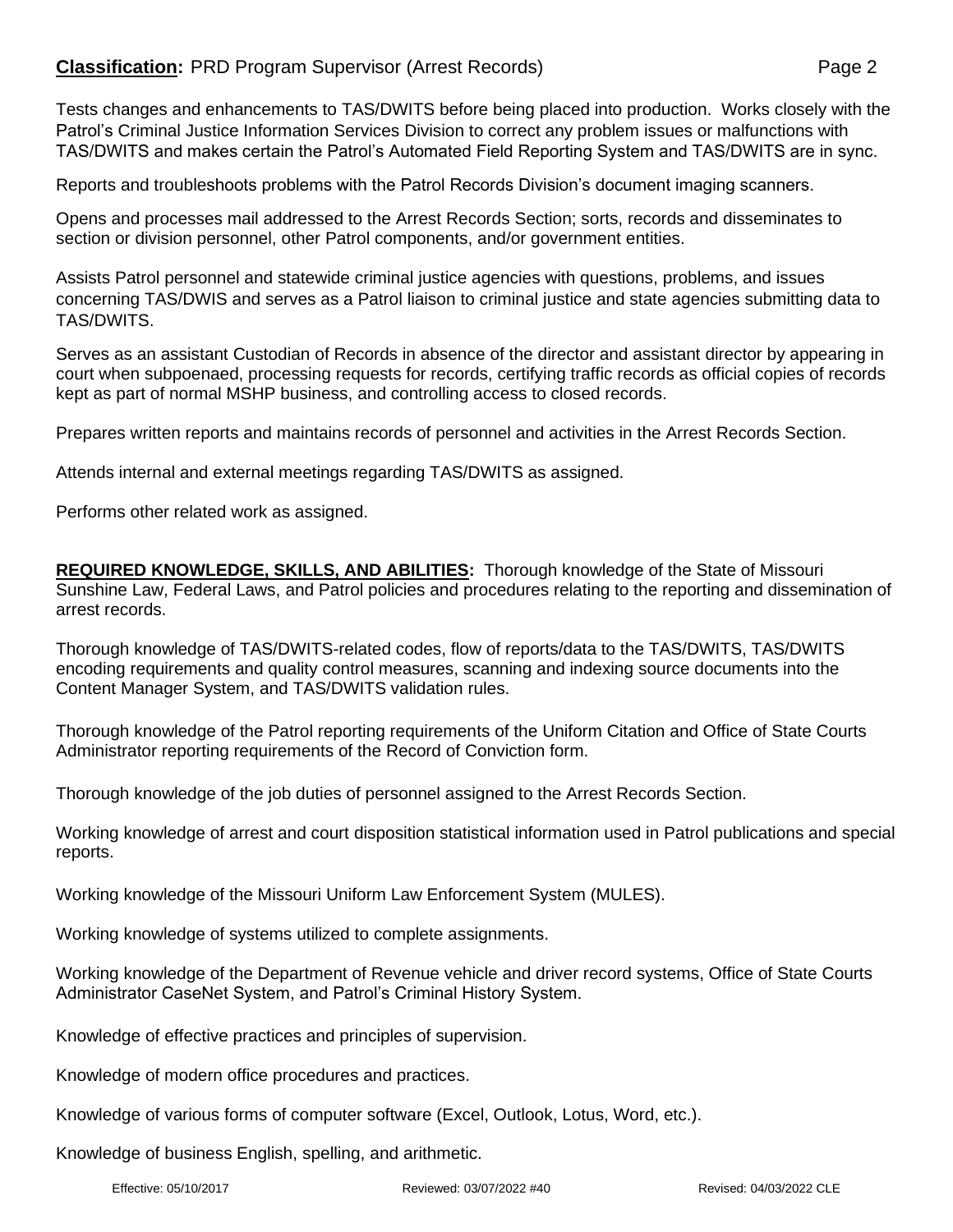## **Classification:** PRD Program Supervisor (Arrest Records) **Page 3** Page 3

Ability to compile and interpret statistical data for development of publications and reports.

Ability to complete quality control on data received and entered into databases.

Ability to exercise judgment and discretion and make decisions in accordance with laws, policies and regulations.

Ability to establish and maintain records and files (electronic and hardcopy).

Ability to assist with the creation and modification of work flow procedures to ensure the Arrest Records Section operates efficiently and effectively.

Ability to demonstrate work techniques in the training of other employees and TAS/DWITS users.

Ability to multi-task and prioritize assignments.

Ability to plan, delegate and supervise the work of employees assigned to the Arrest Records Section.

Ability to work independently, think logically, and to analyze and interpret work-related problems, particularly in the area of arrest, prosecutor, and court disposition records.

Ability to work under pressure in order to produce a volume of work necessary to meet deadlines.

Ability to follow and understand oral and written instruction.

Ability to travel to conduct Patrol business as needed.

Ability to operate basic office equipment as detailed in the description of duties.

Ability to handle restricted and confidential information in a professional manner and maintain the information as such.

Ability to communicate in English clearly and concisely, both orally and in writing.

Ability to establish and maintain harmonious working relations with others.

Ability to work with material that may be of a sexual nature relating to criminal activity (e.g., written material, photographs, and/or verbal language, etc.).

Ability to work hours as assigned.

## **MINIMUM EXPERIENCE AND EDUCATION REQUIRED:**

(The following represents the minimum qualifications used to accept applicants, provided that equivalent substitution will be permitted in case of deficiencies in either experience or education.)

Possess a four-year degree with an emphasis in Criminal Justice, Statistics, Business Administration, or related field, AND two consecutive years within the Missouri State Highway Patrol's Patrol Records Division as a PRD Technician III within the Arrest Records Section.

OR

Be currently classified as a PRD Specialist II.